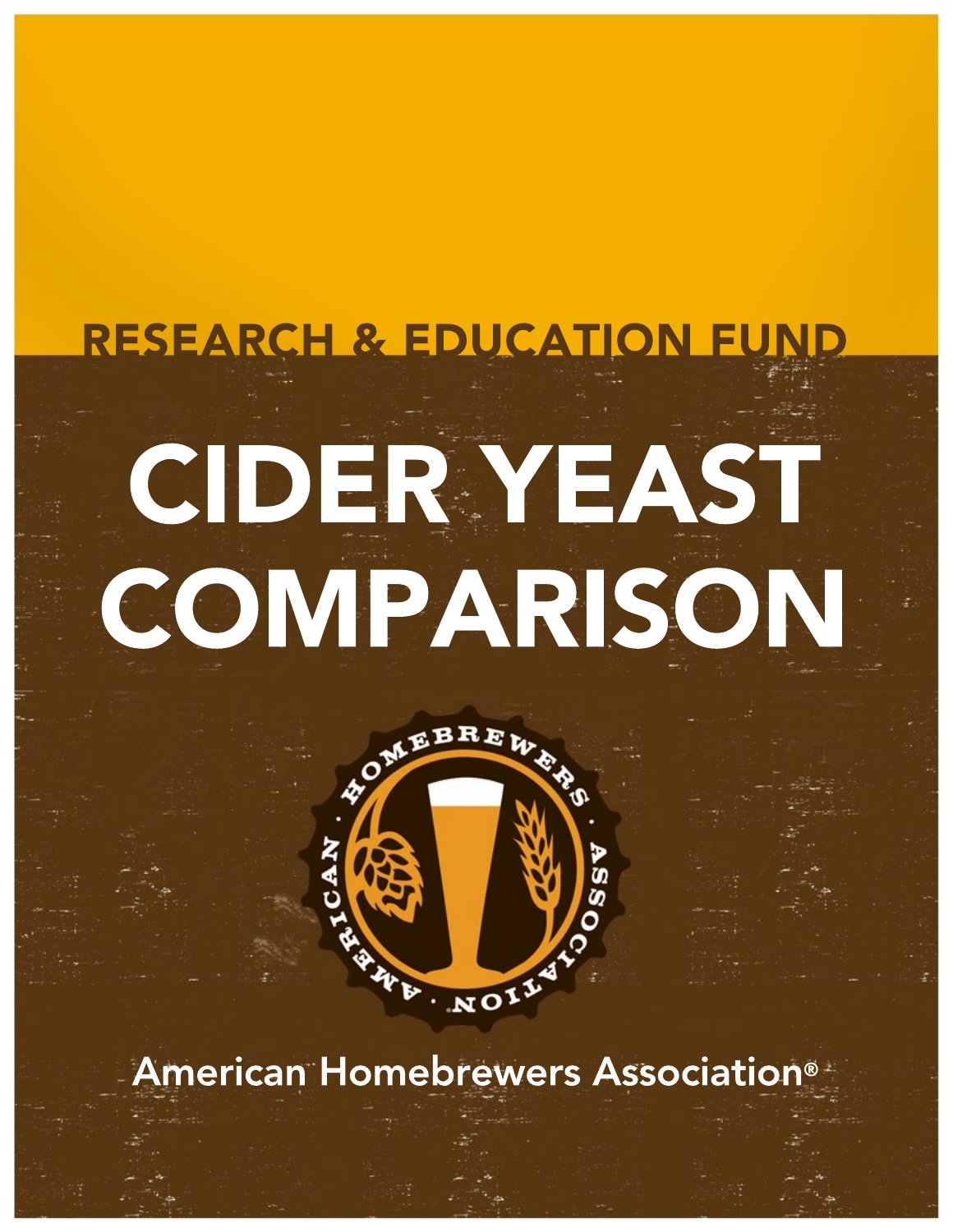# **Cider Yeast Comparison**

# **Statement of Purpose**

The purpose of this experiment was to determine if there were White Labs yeast strains that produced apple ciders that a majority of consumers would prefer over the usuallyrecommended WLP775 English Cider strain.

#### **Methods and Materials**

A total of 7 experienced cider makers were recruited, and each selected a different White Labs yeast strain for their cider. One of the 7 cider makers used the WLP775 English Cider strain as the go-to strain to compare the other strains to.

The apple juice selected for the experiment was Kirkland brand from Costco. This juice is readily available, and produces a clean and pleasant cider, thus a good base for fermentation-related experimentation. A



small amount of nutrients in the form of  $\frac{1}{2}$  tsp Fermaid-K and  $\frac{1}{4}$  tsp DAP were added to each 5 gallon batch.

Aeration/oxygenation was limited to shaking the carboy for one minute, as not all of the cider makers had oxygenation capability. No starters were made, one vial of each strain was pitched into the 5 gallons of apple juice along with the nutrients. The yeast was provided by White Labs, and was picked up at the source to insure maximum freshness and viability.

Fermentations were conducted in the recommended temperature ranges for each of the yeast strains. The WLP862 Cry Havoc strain can be fermented as either a lager or an ale, and was fermented in the ale temp range.

Length of fermentation and other fermentation characteristics such as lag time and krausen production varied somewhat for each strain, with the lager strain requiring the longest fermentation time, probably due to the relatively low fermentation temperature.

After fermentations were complete, each cider was kegged, and carbonated to the same level. The finished ciders were then transferred to growlers and transported to the judging site. The ciders were approximately one month old at time of judging.

Judging was performed blind, by a panel of 10 experienced judges, none of whom had made any of the ciders. In addition, the 7 cider makers also ranked the ciders in a blind tasting, in a separate area where they would not be influenced by the judges.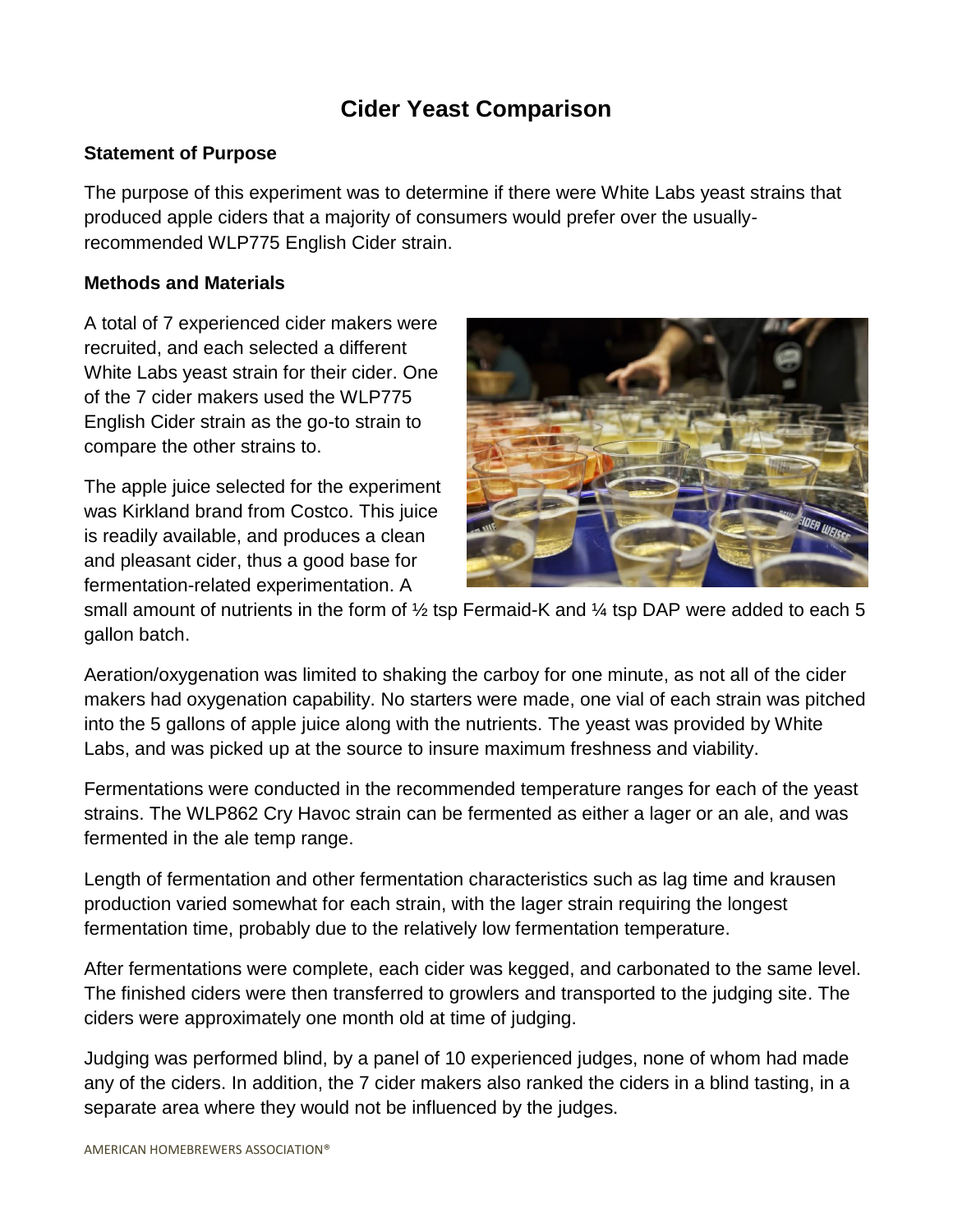Approximately 2 weeks after the judging, all 7 ciders were made available for the general public to taste side-by-side at the White Labs tasting room in San Diego. 45 ballots were collected from this event.

# **Results**

In all tastings, the WLP775 English Cider strain did not come out on top in terms of consumer preference. This may reflect a regional preference for sweeter ciders. All of the strains except WLP002 English Ale were able to fully attenuate the apple juice. The strains and their rankings are shown below.

| <b>Yeast Strain</b>             | Lag<br><b>Time</b> | Ferm.<br>Temp.<br>'°f) | <b>Judges</b><br>Rank | <b>Cider</b><br><b>Makers Rank</b> | <b>Public</b><br>Rank | <b>Overall</b><br><b>Rank</b> |
|---------------------------------|--------------------|------------------------|-----------------------|------------------------------------|-----------------------|-------------------------------|
| <b>WPL775 English Cider</b>     | $10$ hrs           | 65-67                  | 3 tie                 | 4                                  | 4                     | 4                             |
| <b>WLP002 English Ale</b>       | 6 hrs              | 74-76                  | $\overline{2}$        |                                    |                       |                               |
| <b>WLP028 Edinburgh Ale</b>     | $12$ hrs           | 68-70                  |                       | 2                                  | 3                     | 2                             |
| <b>WLP810 San Fran Lager</b>    | 8 hrs              | 59-61                  | 7                     | 7                                  | 7                     | 7                             |
| <b>WLP500 Trappist Ale</b>      | 8 hrs              | 68-70                  | 5                     | 6                                  | 5                     | 5                             |
| <b>WLP575 Belgian Ale Blend</b> | $12$ hrs           | 68-74                  | 6                     | 5                                  | 6                     | 6                             |
| <b>WLP862 Cry Havoc</b>         | $12$ hrs           | 68-70                  | 3 tie                 | 3                                  | 2                     | 3                             |

# **Related Information**

Of interest is that with 10 experienced judges all tasting the same ciders at the same time, the comments for Bouquet/Aroma and Flavor would be so different from judge to judge. I suspect that those who have entered homebrew competitions and read their score sheets can relate to this. Here are a few selected comments for each strain. Remember that there are conflicting comments in most cases.

WLP002 English Ale – "Crisp apple aroma. Clean fermentation character. Low esters, low phenols. Showcases apple aroma." "Very light straw color, slight haze." "Sweet apple, finishes a bit sweet. Balance towards sweetness over acid. Med. body, petillant carb, medium alcohol, very crisp finish."

WLP028 Edinburgh Ale - "Crisp apple aroma with a light fruity ester – flowery like aromas. Very pleasant." "Very clear, very pale gold." "Very low sweetness, tart apple, moderate complexity, medium acid."